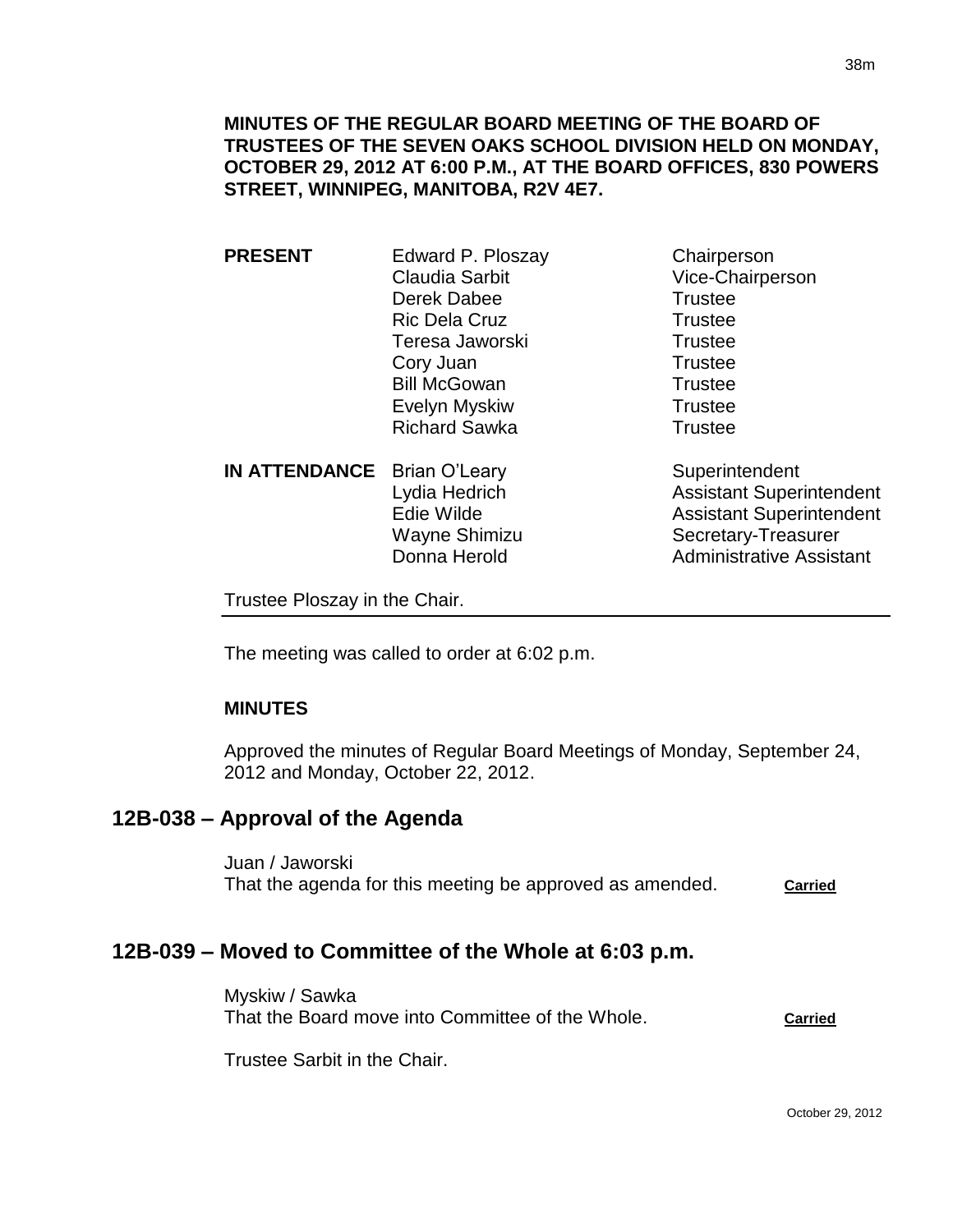Trustee Juan updated the Board on the MSBA Regional meeting.

# **SUPERINTENDENTS' PERSONNEL REPORT**

# **12B-040 – Superintendents' Personnel Report**

Jaworski / Juan That the Superintendents' Personnel Report be ratified. **Carried**

#### TEACHER APPOINTMENT

Appointed Carrie Lundy to a full-time (1.00) Limited Teacher-General (Term) contract effective September 17, 2012 to June 28, 2013.

## SUBSTITUTE TEACHER APPOINTMENTS

Appointed the following (see attached list) to Substitute Teachers contracts effective the 2012-2013 school year.

## TEACHER LEAVE OF ABSENCES

Granted Leslie Deck a full-time (1.00) leave of absence, as per Article 6.06 of the Board-SOTA Collective Agreement, for the 2012-2013 school year to serve as SOTA President.

Granted the following leaves of absence, without pay, effective September 4, 2012 to June 28, 2013:

Lisa Ayow, part-time (.50) Caelin Philippot, part-time (.50) Lyndsay Christianson, part-time (.50) Suzanne Simpson, full-time (1.00) Tanya Kohut, part-time (.20)

# TEACHER MATERNITY AND PARENTAL LEAVE

Granted maternity and parental leave to Diana Tabor, effective November 7, 2012 to November 7, 2013.

#### EDUCATIONAL ASSISTANT APPOINTMENTS

Appointed the following to Educational Assistant positions:

Jeffrey Bousquet, full-time (6.5 hours per day), effective September 17, 2012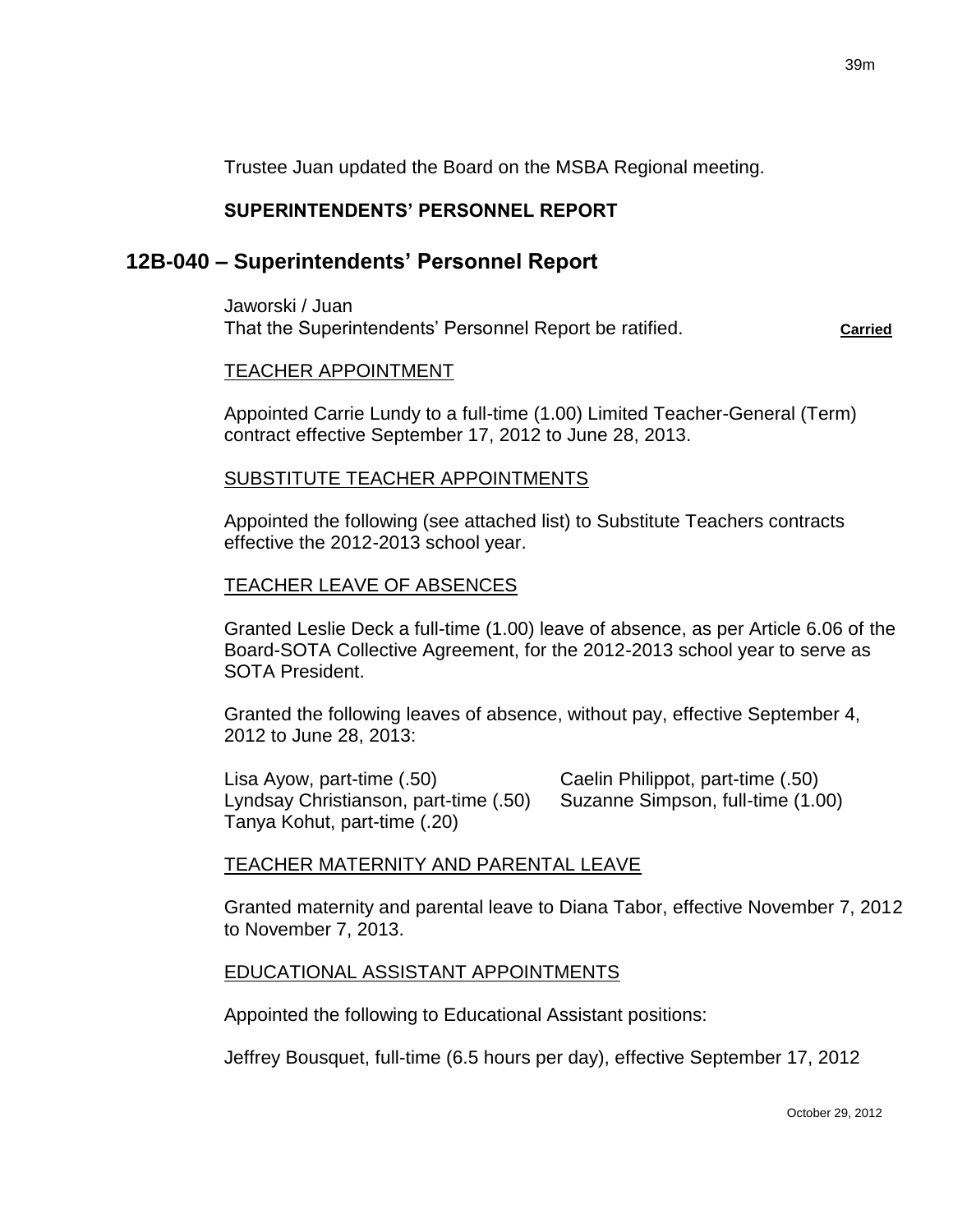#### **SUPERINTENDENTS' PERSONNEL REPORT**

Stacey Conolly, part-time (4 hours per day), effective September 4, 2012 Birinda Kamonyo, full-time (6.5 hours per day), effective October 3, 2012 Eli Shapira, full-time (6.5 hours per day), effective October 11, 2012 Chantale Thioux-Asselin, full-time (6.5 hours per day), effective September 6, 2012

## EDUCATIONAL ASSISSTANT LEAVES OF ABSENCES

Granted the following leaves of absences, without pay:

Heather La Liberte, part-time (.40) effective September 4, 2012 to June 28, 2013 Peter Makadi, full-time (1.00), effective October 3, 2012 to December 31, 2012

## SECRETARY TERMINATION

Terminated the employment of Karen Barra effective October 23, 2012.

#### CUSTODIAN APPOINTMENT

Appointed Kyle Fright to a full-time (8 hours per day) Custodial position effective October 22, 2012.

#### CUSTODIAN RESIGNATION

Received notice of intent to resign from Manuel Tobar, effective October 13, 2012.

# BUS DRIVER LEAVE OF ABSENCE

Granted Andrew Matwyczuk a part-time (56.25) leave of absence, without pay, effective April 1, 2013 to November 1, 2013.

#### INSTRUCTOR APPOINTMENTS – ENGLISH AS AN ADDITIONAL LANGUAGE PROGRAM

Appointed the following to Indefinite Term Instructor positions:

Kelly Dyck, effective September 26, 2012 Rowena Matilla, effective September 19, 2012 Gafur Turgunbaev, effective September 19, 2012

#### CHILD CARE APPOINTMENTS

Appointed the following to Child Care positions effective September 4, 2012: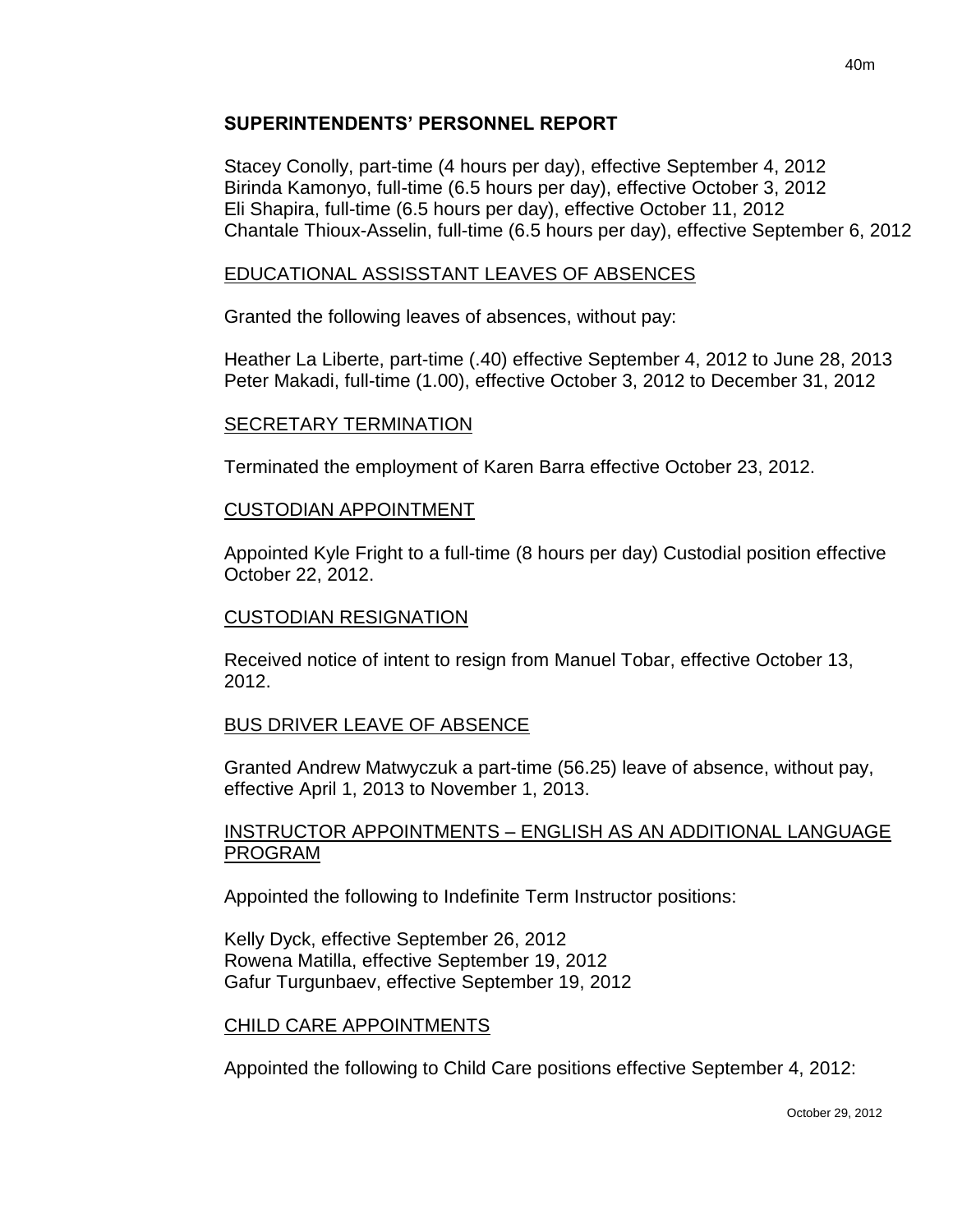## **SUPERINTENDENTS' PERSONNEL REPORT**

Lindsay Grant, full-time (35 hours per week) Rheanan Tyler, part-time (17.5 hours per week)

## NEIGHBORHOOD IMMIGRANT SETTLEMENT WORKER APPOINTMENT

Appointed Rowena Hernandez to the position of part-time (.60) Neighbourhood Immigrant Settlement Worker effective October 15, 2012 and to part-time (.40) term position effective October 15, 2012 to June 28, 2013.

## SUPERINTENDENTS' PERSONNEL REPORT MOTION

Rescinded the following Superintendents' Personnel Report Motion:

#12B-025 – Granting Heather La Liberte a full-time (1.00), leave of absence, without pay, effective September 4, 2012 to June 28, 2013.

**6:27 p.m. Financial Statements, Period Ending June 30, 2012**  Presentation: Wayne Shimizu, Secretary-Treasurer; Gaylene Schroeder-Nishimura, Assistant Secretary-Treasurer; Brian O'Leary, Superintendent; Alvin Catamisan and Rob Kowalchuk, KPMG.

Trustee Dela Cruz here entered the meeting at 6:39 p.m.

# **12B-041 – 2012 Financial Statements**

Juan / McGowan

Approved that the Chairperson of the Board forward a copy of the Division's June 30, 2012 Financial Statements and Auditor's Supplementary Report to Manitoba Education. **Carried**

# **12B-042 – Accumulated Surplus Designation**

#### McGowan / Dabee

That the Board designate a portion of its accumulated surplus for the following projects:

- **\$356,100 for 2011-12 School carry forward,**
- **S190,681 for 2011-12 Board/SOTA PD fund carry forward,**
- **5103,916 for 2011-12 Administrators PD carry forward,**
- **5650,000 for Fibre connectivity, and**
- **51,025,000 for new school construction. Carried** Carried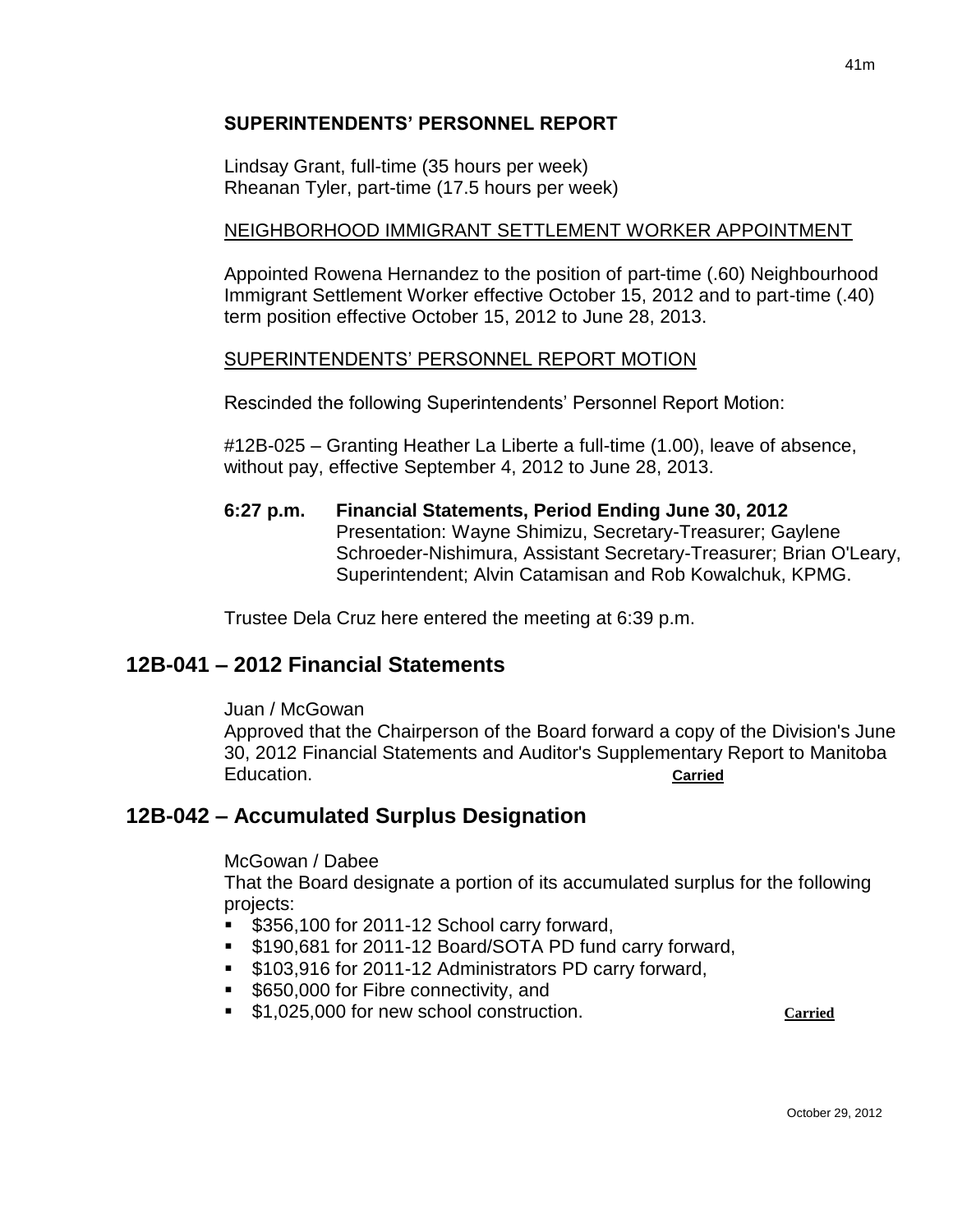Received as information:

**2011-2012 Executive Summary.** 

# **SUPERINTENDENTS' REPORT**

The following matters were received as information:

- Personnel Matters.
- **Disposition of Vacant Surplus Property.**
- **MSBA Call for 2013 Resolutions.**
- **Informal Board Meeting Follow-Up.**

# **12B-043 – Capital Planning – Maples Collegiate Commons**

Jaworski / Dela Cruz

Approved that the Board approve the transfer of \$6,000,000.00 to the Capital Fund to establish the Capital Reserve for the Maples Collegiate Institute Commons Area. **Carried**

# **SUPERINTENDENTS' REPORT**

The following matters were received as information:

- **Student Assessment by Psychologists.**
- Workers Compensation Board Client Profile Summary Report to September 30, 2012.
- University of Manitoba Seven Oaks Studies in CTL Cohort.
- **Falcon Creek Industries Update.**
- **MUST Fund Deductible Increase.**
- **Elwick Skating Program.**
- Summer School Fees.
- O.V. Jewitt Playground.
- Manitoba Centre for Health Policy How Are Manitoba's Children Doing? Report.

Trustee Ploszay in the Chair.

#### **7:30 p.m. Summer Programs Presentation** Cindy Burkett – Coordinator

BEEP Elwick, BEEP Margaret Park, EAL Program, MY Camp, Wayfinders Summer School and Wayfinders Summer Program.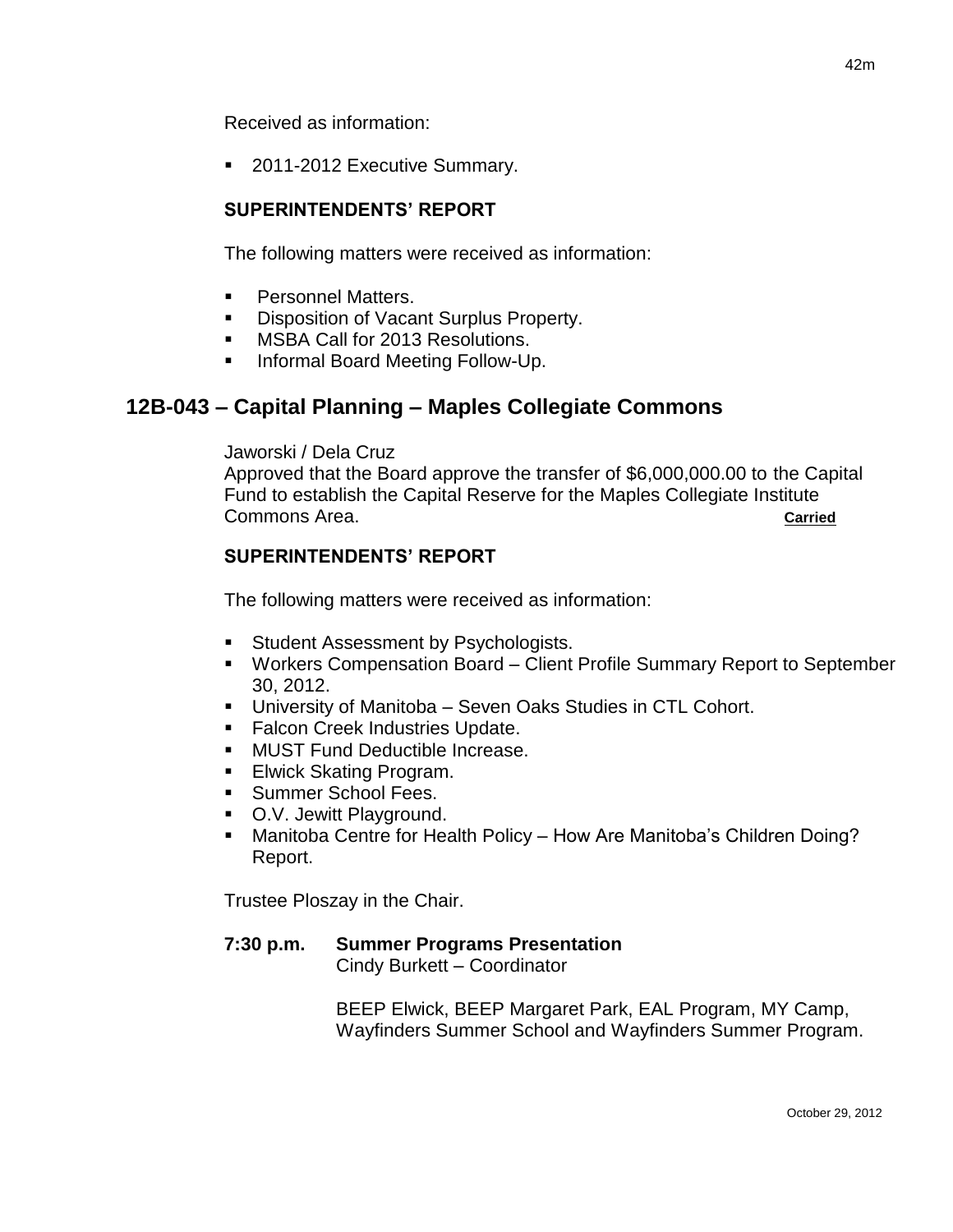# **12B-044 – 2012-2013 Divisional Plan**

Dabee / Sawka Approved the 2012-2013 Divisional Plan. **Carried**

# **12B-045 – By-Law No. 6-2012**

Juan / Jaworski

Approved that By-Law No. 6-2012 for the purpose of borrowing the sum of \$698,900.00 dollars for the purpose of the École Constable Edward Finney Roof Replacement (\$16,700.00), Maples Collegiate Roof Replacement (\$587,100.00), and West St. Paul Grooming Room, Elevator and Lift (\$95,100.00) be given first reading. **Carried**

#### **Superintendents' Report**

Received and reviewed the 2011-2012 School Books Review Report.

#### **CONSENT AGENDA**

## **12B-046 – Consent Agenda**

Sarbit / Dela Cruz

That Item "A – R.F. Morrison School's  $50<sup>th</sup>$  Anniversary CD Recording Project" be removed from the Consent Agenda for discussion and remaining Consent Agenda be approved. **Carried Carried Carried Carried** 

September 2012 Expenditure Listing

That cheques #2130393-#2130629 and #515-#528, US\$ cheques #213009- #213021, direct deposits #20130717-#20131038, and pre-authorized debits #201132-201152 in the amount of \$2,502,559.52 be approved.

Affinity Firestop Consultants Invoice No. 1205-03

That Invoice No. 1205-03 for the Maples Roof Phase 2 project in the amount of \$630.00 be paid to Affinity Firestop Consultants.

#### Affinity Firestop Consultants Invoice No. 1211-01

That Invoice No. 1211-01 for the Maples Roof Phase 2 project in the amount of \$3,150.00 be paid to Affinity Firestop Consultants.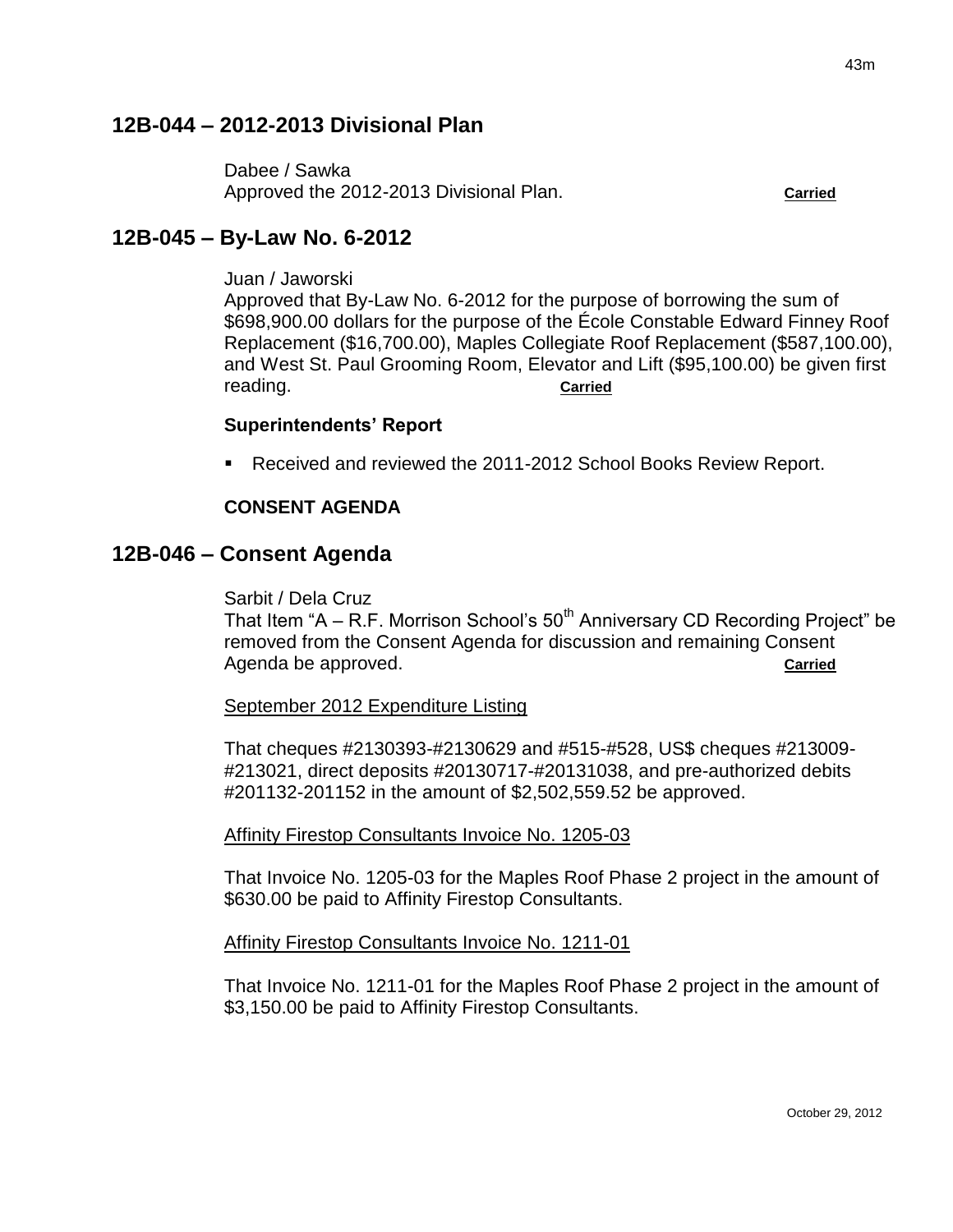### **CONSENT AGENDA**

#### Agassiz Consulting Group Ltd. Invoice No. 8730

That Invoice No. 8730 for the Maples Roof Phase 2 project in the amount of \$1,691.08 be paid to Agassiz Consulting Group Ltd.

#### Master Roofing Ltd. Certificate of Payment No. 3

That Certificate of Payment No. 3 for the Maples Roof Phase 2 project in the amount of \$293,317.50 be paid to Master Roofing Ltd.

#### Statutory Holdback on Master Roofing Ltd. Certificate of Payment No. 3

That the Statutory Holdback on Certificate of Payment No. 3 for the Maples Roof Phase 2 project in the amount of \$22,650.00 be paid to the SOSD/Master Roof-447 Maples Roof Phase II account.

#### Mayer's Contract Interior Ltd. Certificate of Payment No. 2

That Certificate of Payment No. 2 for the Garden City Collegiate Science Lab project in the amount of \$22,663.38 be paid to Mayer's Contract Interior Ltd.

#### Statutory Holdback on Mayer's Contract Interior Ltd. Certificate of Payment No. 2

That the Statutory Holdback on Certificate of Payment No. 2 for the Garden City Collegiate Science Lab project in the amount of \$1,750.07 be paid to the SOSD/Mayer's Contract-446 GCCI Science Lab account.

#### Mayer's Contract Interior Ltd. Certificate of Payment No. 3

That Certificate of Payment No. 3 for the Garden City Collegiate Science Lab project in the amount of \$18,523.20 be paid to Mayer's Contract Interior Ltd.

#### Statutory Holdback on Mayer's Contract Interior Ltd. Certificate of Payment No. 3

That the Statutory Holdback on Certificate of Payment No. 3 for the Garden City Collegiate Science Lab project in the amount of \$1,430.36 be paid to the SOSD/Mayer's Contract-446 GCCI Science Lab account.

#### Number Ten Architectural Group Invoice No. 11181

That Invoice No. 11181 for the Maples Common Addition project in the amount of \$30,615.39 be paid to Number Ten Architectural Group.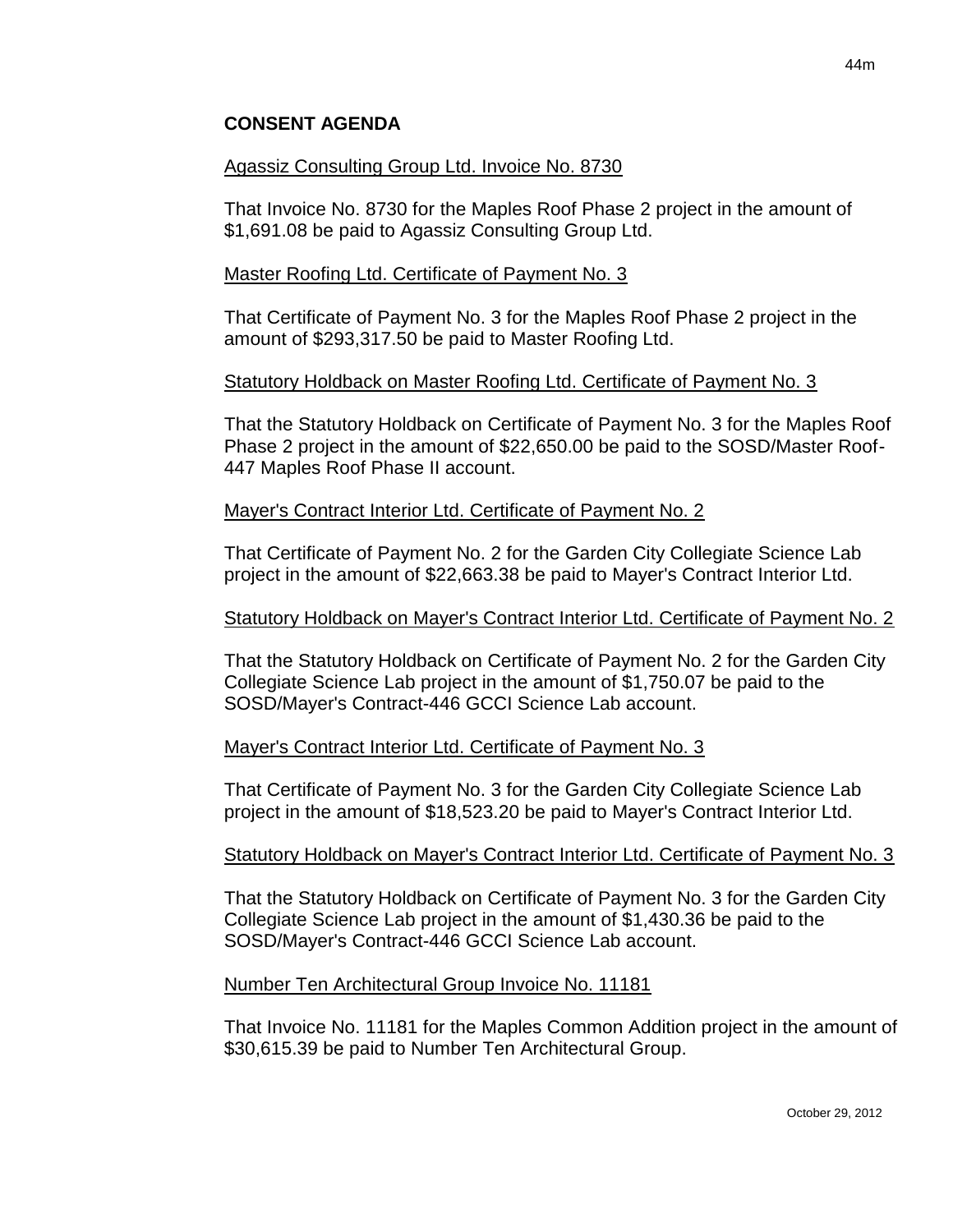#### **CONSENT AGENDA**

#### Number Ten Architectural Group Invoice No. 11184

That Invoice No. 11184 for the Garden City Collegiate Science Lab project in the amount of \$3,126.22 be paid to Number Ten Architectural Group.

#### Prairie Architects Inc. Invoice No. 3936

That Invoice No. 3936 for the Amber Trails School project in the amount of \$65,144.41 be paid to Prairie Architects Inc.

#### SMS Engineering Ltd. Invoice No. 48402

That Invoice No. 48402 for the Maples Chiller - Geothermal project in the amount of \$49,135.77 be paid to SMS Engineering Ltd.

#### Von Ast Construction (2003) Inc. Certificate of Payment No. 1

That Certificate of Payment No. 1 for the Portables 45, 46, 47 FY12 project in the amount of \$285,544.81 be paid to Von Ast Construction (2003) Inc.

#### Statutory Holdback on Von Ast Construction (2003) Inc. Certificate of Payment No. 1

That the Statutory Holdback on Certificate of Payment No. 1 for the Portables 45, 46, 47 FY12 project in the amount of \$22,049.79 be paid to the SOSD/Von Ast 445 Port 45,46,47 FY12 account.

#### Von Ast Construction (2003) Inc. Certificate of Payment No. 22

That Certificate of Payment No. 2 for the Portables 45, 46, 47 FY12 project in the amount of \$238,488.36 be paid to Von Ast Construction (2003) Inc.

#### Statutory Holdback on Von Ast Construction (2003) Inc. Certificate of Payment No. 2

That the Statutory Holdback on Certificate of Payment No. 2 for the Portables 45, 46, 47 FY12 project in the amount of \$17,034.88 be paid to the SOSD/Von Ast 445 Port 45,46,47 FY12 account.

# **12B-047 – R.F. Morrison School's 50th Anniversary CD Recording Project**

#### Sarbit / Sawka

That the Board approve the use of Seven Oaks School Division's charitable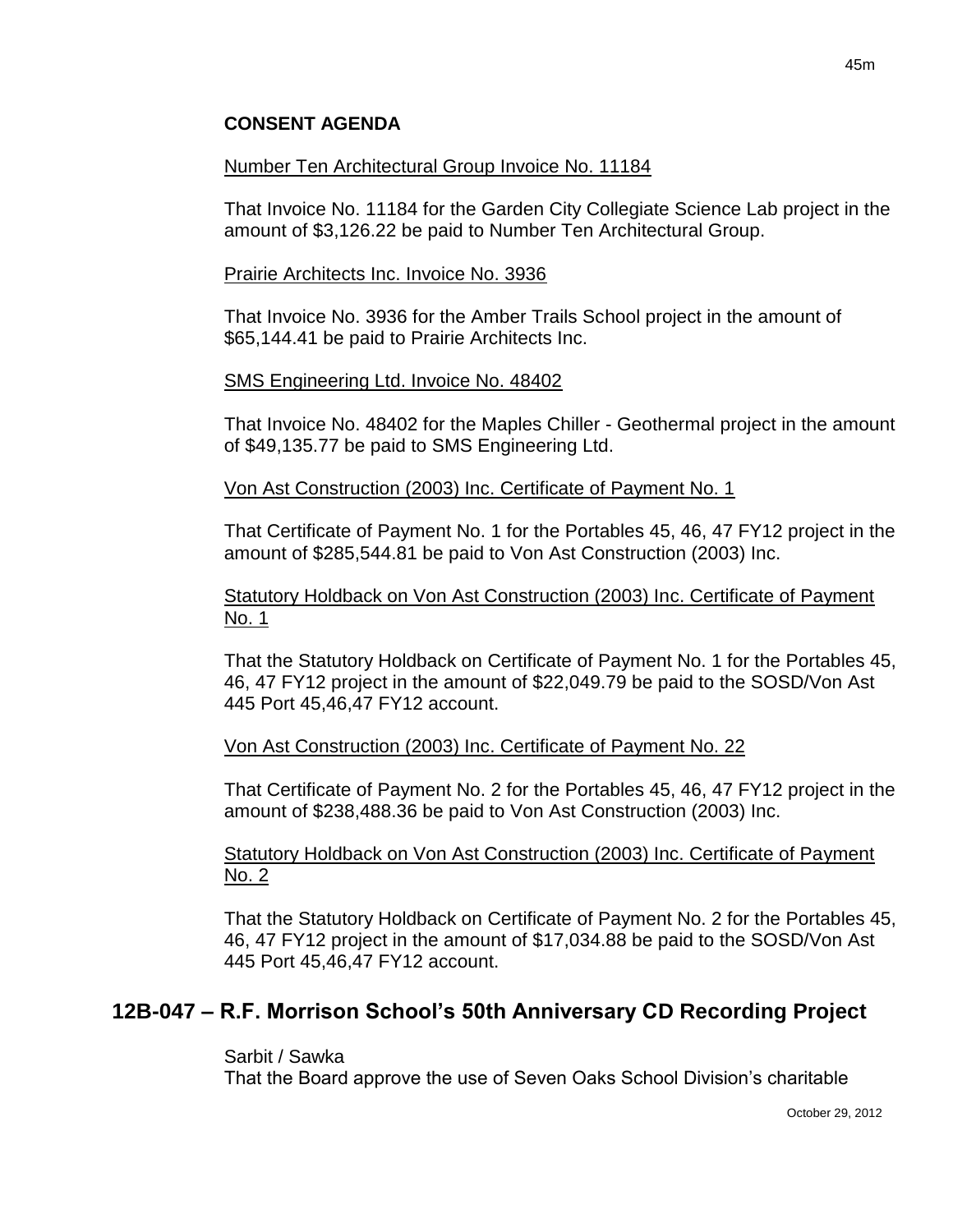registration number by R.F. Morrison School for fundraising efforts to help offset the costs involved in the production of R.F. Morrison School's  $50<sup>th</sup>$  Anniversary CD recording project. **Carried**

## **CONFERENCE REPORTS**

Michele Slipec, Teacher, A.E. Wright School: Hawaii International Conference on Education, January 5 to 8, 2012 - Hawaii, USA.

Murray Stardom, Teacher, Maples Collegiate: Flipped Conference 2012, June 19 to 21, 2012 - Chicago, Illinois.

Rosemarie Todaschuk, Teacher, H.C. Avery / R.F. Morrison: The National Conference of Carl Orff Canada, April 19 to 22, 2012 - Vancouver, British Columbia.

Britt Hainstock, Teacher, Maples Collegiate: Flipped conference 2012, June 19 to 21, 2012 - Chicago, Illinois.

# **CORRESPONDENCE**

- R. Kachur, City Clerk, City of Winnipeg: Rezoning North of Templeton between Ritchie Street and Pipeline Road.
- Evergreen School Division Press Release: Judith Cameron elected in Ward 3 Bi-election.
- West Kildonan Collegiate: West Kildonan Collegiate Spring Music trip, April 25 to 30, 2013 - Banff, Alberta.
- **Take Our Kids to Work November 7, 2012.**
- MSBA e-bulletin October 10, 2012.
- Winnipeg Free Press Article: Disabled youth earn experience, job skills: Students from Seven Oaks in SCE LifeWorks program.
- Leigh-Anne Bowles, Youth United Manager, United Way of Winnipeg: Recipients of the 2011/2012 United Way Student Community Service Award: Garden City Collegiate - Ness Medina, Maples Collegiate - Jasleen Sandhu, West Kildonan Collegiate - Alexa Hoy.
- Nancy Allan, Minister of Education: Proclamation: Manitoba School Library Day.
- **Tania Liba, Office of the Mayor: Acknowledging receipt of Division letter** regarding the initiative in reducing school speed zones.
- Nancy Allan, Minister of Education: Recipients of the Eco-Globe Recognition program: Garden City Collegiate, Maples Collegiate, Met School, West Kildonan Collegiate, West St. Paul School.
- MERN Fall Forum Equity in Education, November 9, 2012.
- Nancy Allan, Minister of Education: Manitoba's Celebration of Excellence in Teaching - 2012-2013 Minister's Awards.